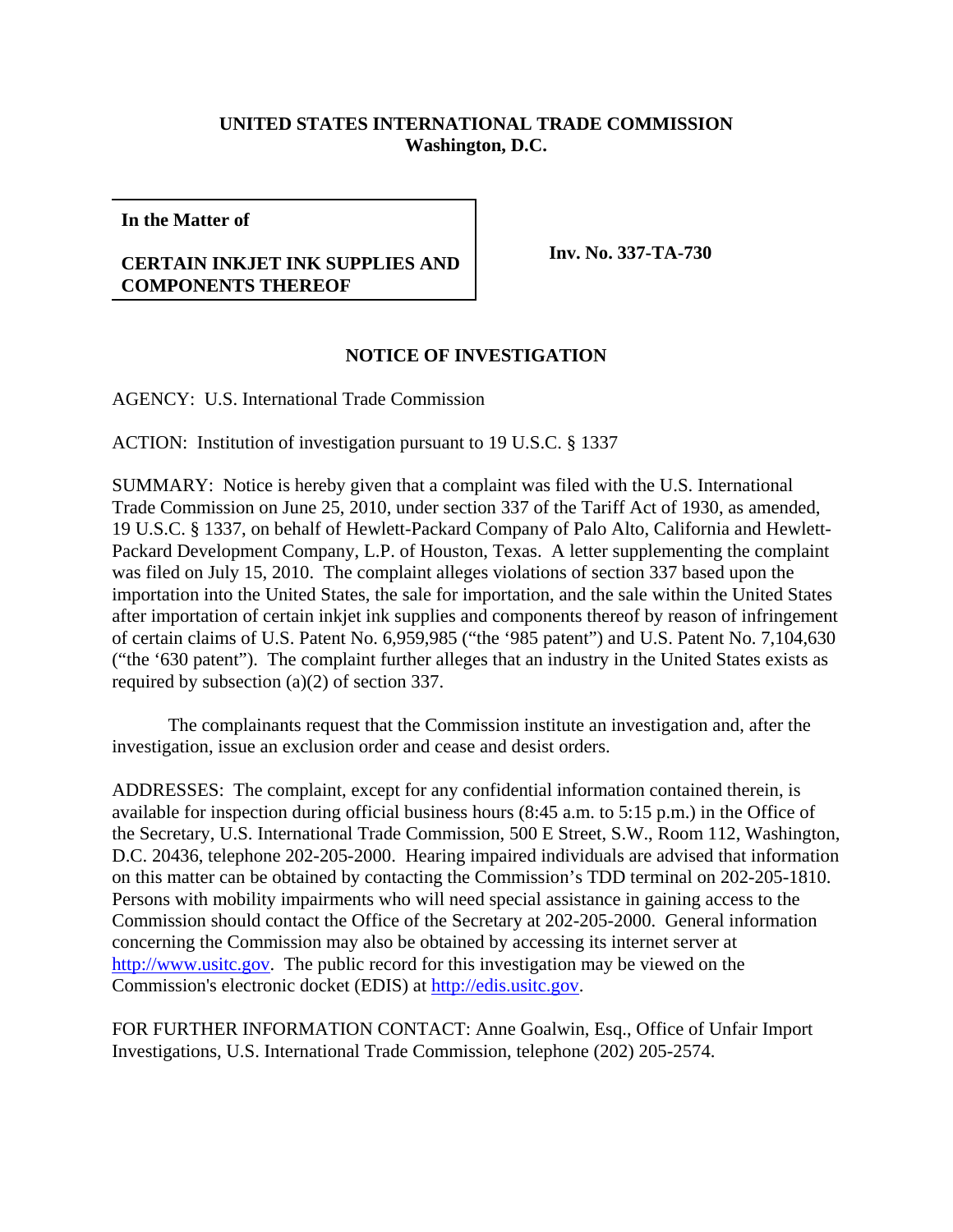AUTHORITY: The authority for institution of this investigation is contained in section 337 of the Tariff Act of 1930, as amended, and in section 210.10 of the Commission's Rules of Practice and Procedure, 19 C.F.R. § 210.10 (2010).

SCOPE OF INVESTIGATION: Having considered the complaint, the U.S. International Trade Commission, on July 26, 2010, ORDERED THAT –

(1) Pursuant to subsection (b) of section 337 of the Tariff Act of 1930, as amended, an investigation be instituted to determine whether there is a violation of subsection  $(a)(1)(B)$  of section 337 in the importation into the United States, the sale for importation, or the sale within the United States after importation of certain inkjet ink supplies or components thereof that infringe one or more of claims 1-5, 7, 22-25, and 27-28 of the '985 patent and claims 1-7, 11-12, 14, 26-30, 32, and 34-35 of the '630 patent, and whether an industry in the United States exists as required by subsection (a)(2) of section 337;

(2) For the purpose of the investigation so instituted, the following are hereby named as parties upon which this notice of investigation shall be served:

(a) The complainants are:

Hewlett-Packard Company 3000 Hanover Street Palo Alto, California 94304

Hewlett-Packard Development Company, L.P. 11455 Compaq Center Drive West Houston, Texas 77070

(b) The respondents are the following entities alleged to be in violation of section 337, and are the parties upon which the complaint is to be served:

> Mipo International Ltd. 7/F Wong Tze Building No. 71 Hoi Yuen Road Kwun Tong, Kowloon Hong Kong

Mextec Group Inc. d/b/a Mipo America Ltd. 3100 N.W. 72nd Avenue #106 Miami, Florida 33122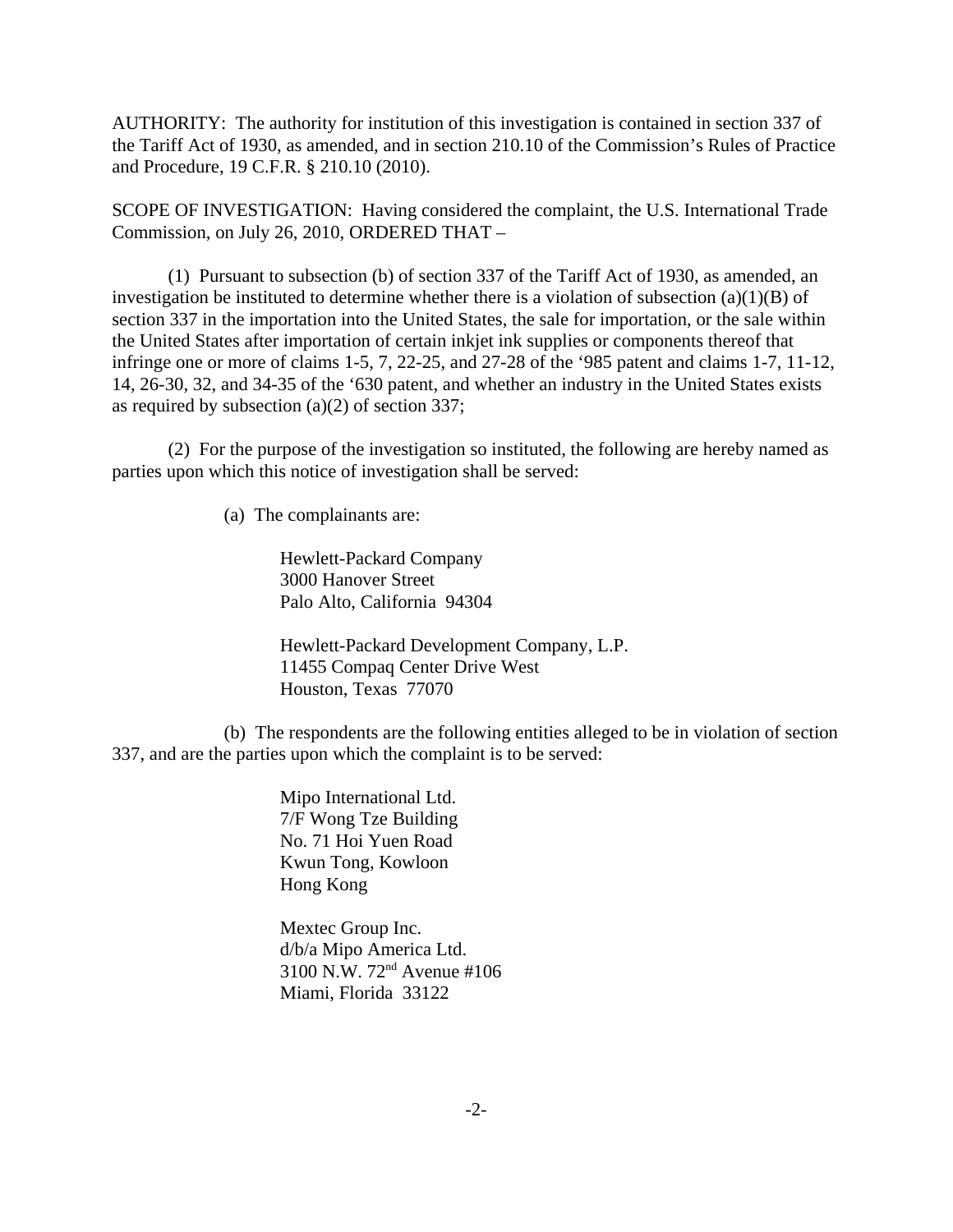Shanghai Angel Printer Supplies Co. Ltd. No. 81 Kanguan Road Zhujiajiao Industrial Zone Qingpu District, Shanghai China

Shenzhen Print Media Co., Ltd. Room 10A Xingfu Ge Zhongfu Building (129) Fumin Road, Futian District, Shenzhen China

Zhuhai National Resources & Jingjie Imaging Products Co., Ltd. No. 1 Industrial Building, Pingdong 2 Road Nanping S&T Industrial Community Zhuhai, Guangdong China

Tatrix International 10 C, Garden Building No. 1083 JiuZhou Road, Jida Zhuhai, Guangdong China 519015

Ourway Image Co., Ltd. No. 125 Renmin East Road Zhuhai, Guangdong China

(c) The Commission investigative attorney, party to this investigation, is Anne Goalwin, Esq., Office of Unfair Import Investigations, U.S. International Trade Commission, 500 E Street, S.W., Suite 401, Washington, D.C. 20436; and

(3) For the investigation so instituted, the Honorable Paul J. Luckern, Chief Administrative Law Judge, U.S. International Trade Commission, shall designate the presiding Administrative Law Judge.

Responses to the complaint and the notice of investigation must be submitted by the